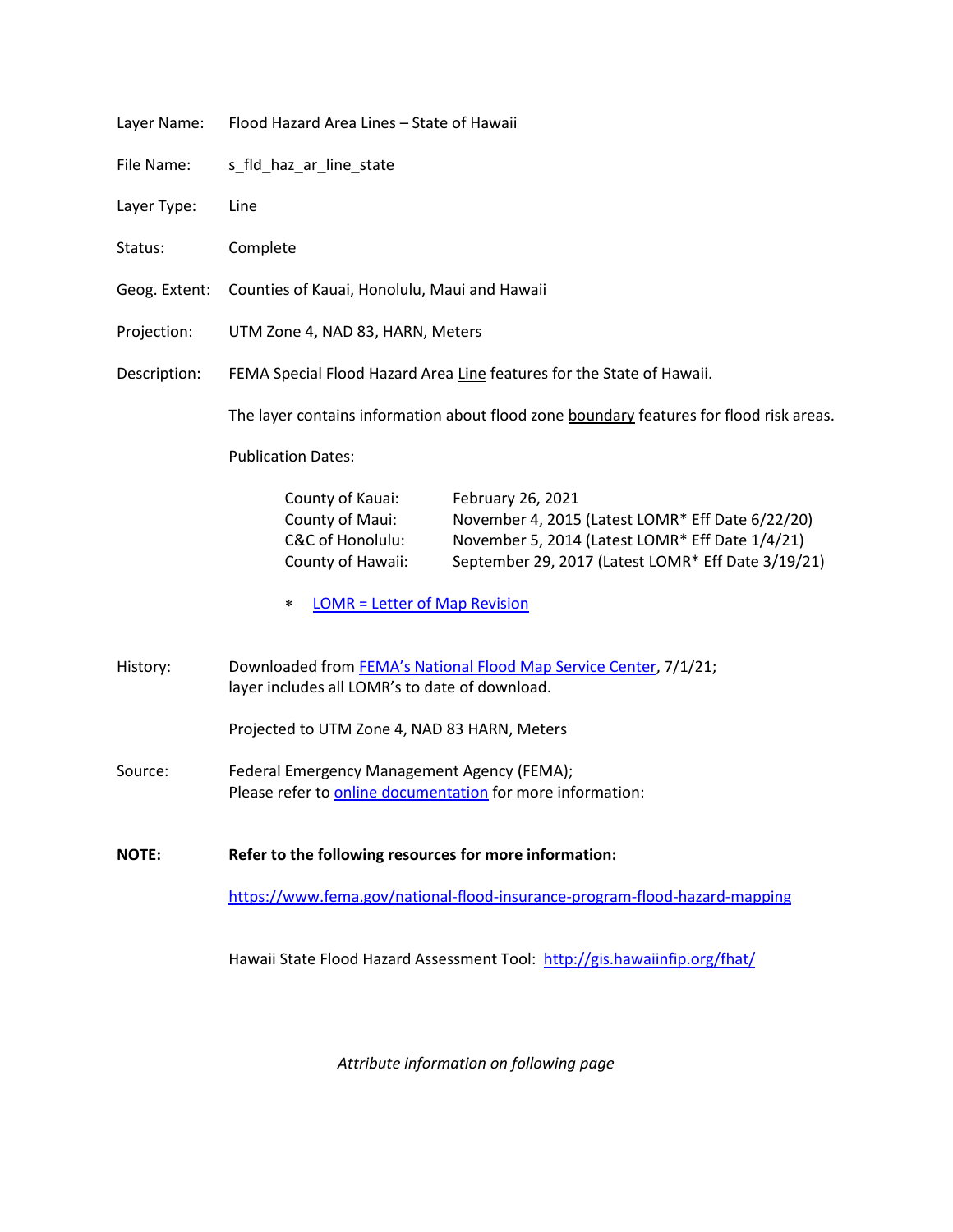**Attributes: Lines** (attribute definitions summarized from [online documentation\)](https://www.fema.gov/sites/default/files/documents/fema_firm-database-technical-reference.pdf)**:**

DFIRM ID Study Identifier. For a single jurisdiction flood risk project, the value is composed of the two-digit State FIPS code and the four-digit FEMA CID code. For a countywide flood risk project, the value is composed of the two-digit State FIPS code, the three-digit county FIPS code, and the letter "C." VERSION\_ID Version Identifier. Identifies the product version and relates the feature to standards according to how it was created. FLD\_LN\_ID Primary key for table lookup. Assigned by table creator. LN TYP Line Type. These line types describe the flood boundary and may be used to indicate how the feature must be depicted on the hardcopy FIRM. Acceptable values for this field are listed in the D Ln Typ table. SOURCE\_CIT Source Citation. Abbreviation used in the metadata file when describing the source information for the feature.

## **Attribute Definitions:**

## **LN\_TYP:**

**SFHA/Flood Zone Boundary -** includes any line that forms the boundary of a floodplain zone, floodway, Limit of Floodway not at terminus of SFHA, or Limit of Detailed Study not at terminus of SFHA. This category does not include Limit of Detailed Study / Limit of Study lines at terminus of SFHA and other boundaries.

**Limit Lines** - includes lines that form the Limit of Detailed Study at terminus and Limit of Study, but not the edge of a floodplain or other boundaries.

**Other Boundary** - includes any line types that do not form the edge of a SFHA, Floodway, Limit of Detailed Study, Limit of Study, and Limit of Floodway. These other boundaries do not get shown on the map. Examples include end of spatial extent, apparent limit, and source boundary. **AO** - Zone AO is the flood insurance rate zone that corresponds to the areas of 1-percent shallow flooding (usually sheet flow on sloping terrain) where average depths are between 1 and 3 feet. Average flood depths derived from the detailed hydraulic analyses are shown within this zone. In addition, alluvial fan flood hazards are shown as Zone AO on the Flood Insurance Rate Map. Mandatory flood insurance purchase requirements apply.

**SOURCE\_CIT:** - Report from which feature was derived – e.g, 150002\_FIS1: 150002 Flood Insurance Study # 1; 155166\_LOMC1: 155166 Letter of Map Change #1; NP: Not Present

*Contact information on following page*